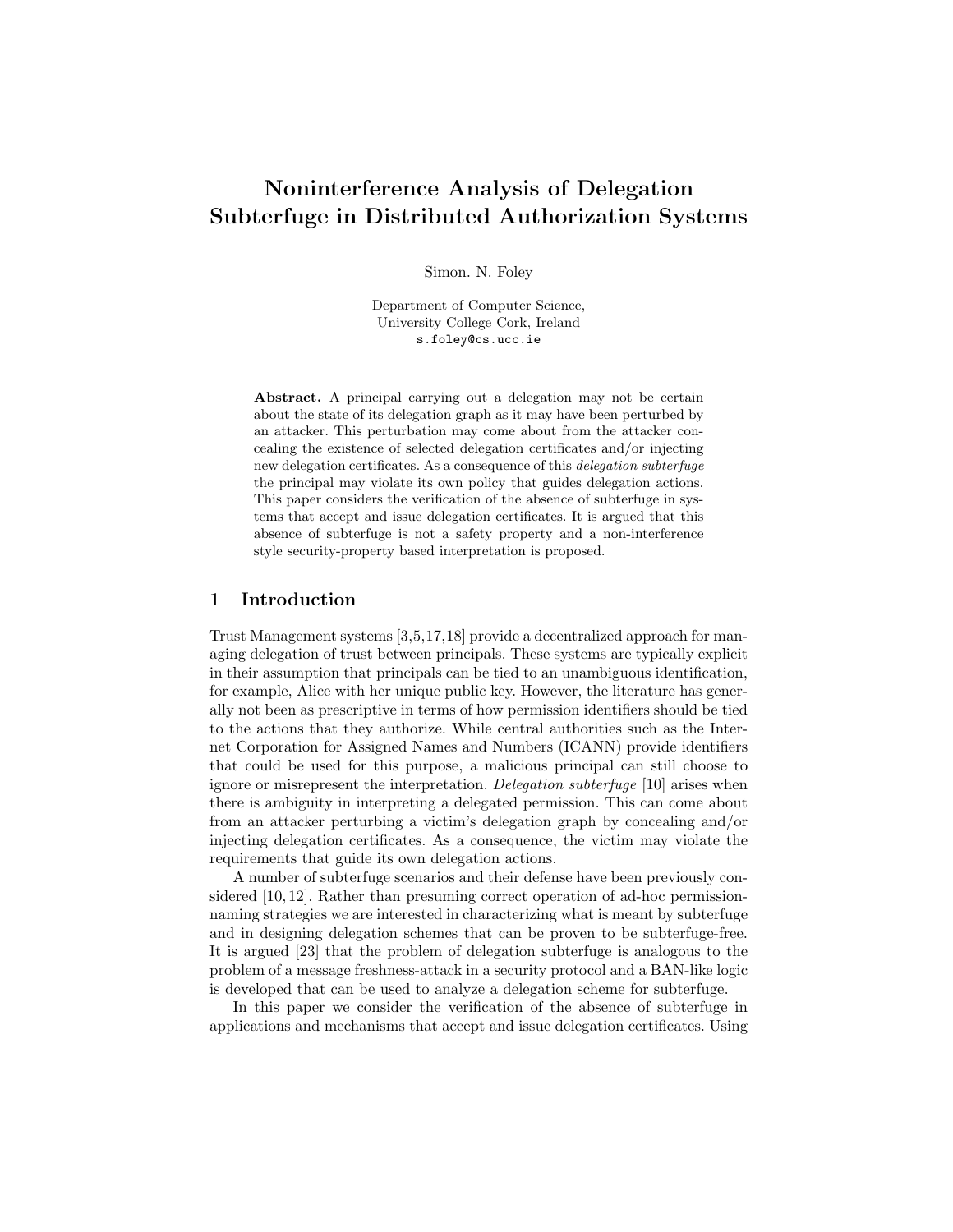a running example, we argue that subterfuge-freedom should not be treated as an Alpern-Schneider [1] safety-style property. It is insufficient for an application to decide whether it is safe to delegate, based on its view of a delegation graph (current state), as this view may have been perturbed by an attacker. In deciding whether to delegate, the application must also consider that other delegation graph configurations exist that may be as equally valid as the current state, based on the available information. Therefore, we conjecture that subterfugefreedom is not a property on a single state but a property on sets of states. A non-interference [11, 13] style property is proposed for delegation subterfuge. Demonstrating and encoding subterfuge-freedom as a security (confidentiality) property is the primary contribution of this paper.

The paper is organized as follows. In Section 2 we describe a simple SPKIbased delegation model that is sufficient to present the results of this paper. Section 3 presents an example of a subterfuge attack on a service reseller application that uses delegation to manage trust relationships. Section 4 argues that treating the problem as a safety property is insufficient as it does not prevent the subterfuge-attack in the application. Section 5 proposes a non-interference style property to characterize subterfuge freedom and demonstrates its interpretation in the service reseller example. Related work is discussed in Section 6 and Section 7 concludes the paper.

## 2 Authorization Delegation

A delegation statement  $P \stackrel{X}{\Longrightarrow} Q$  defines that principal P delegates authority for permission  $X$  to principal  $Q$ . Delegation can be implemented, for example, as a SPKI certificate [7] { $[Q, X, D, V]_{sK}$ , whereby the owner of public key K signs a statement that it trusts principal  $Q$  for permission  $X$ . For the sake of simplicity in this paper we ignore the delegation bit  $D$  and validity period  $V$ . The following inference rule provides an interpretation for delegation certificates.

$$
\frac{\{\, Q, X, D, V \,\}_{sK}}{K \stackrel{X}{\Longrightarrow} Q} \quad [D1]
$$

Delegation Reduction Delegation statements may be reasoned over using SPKI style reduction. Given principals  $P, Q, R$  and permissions X and Y then

$$
\frac{P \stackrel{X}{\Longrightarrow} Q; \ Q \stackrel{Y}{\Longrightarrow} R;}{P \stackrel{X \cap Y}{\Longrightarrow} R} \ [D2] \qquad \frac{P \stackrel{Y}{\Longrightarrow} Q; \ X \sqsubseteq Y}{P \stackrel{X}{\Longrightarrow} Q} \ [D3]
$$

where  $X \subseteq Y$  denotes permission ordering and  $X \cap Y$  permission intersection. The set of all permissions PERM may be considered to form a preorder  $(PERM, \square)$  with intersection  $\square$  providing a greatest lower bound operator. For example, the set of all s-expression permission tags used by SPKI/SDSI form a preorder with tag intersection providing a greatest lower bound operation.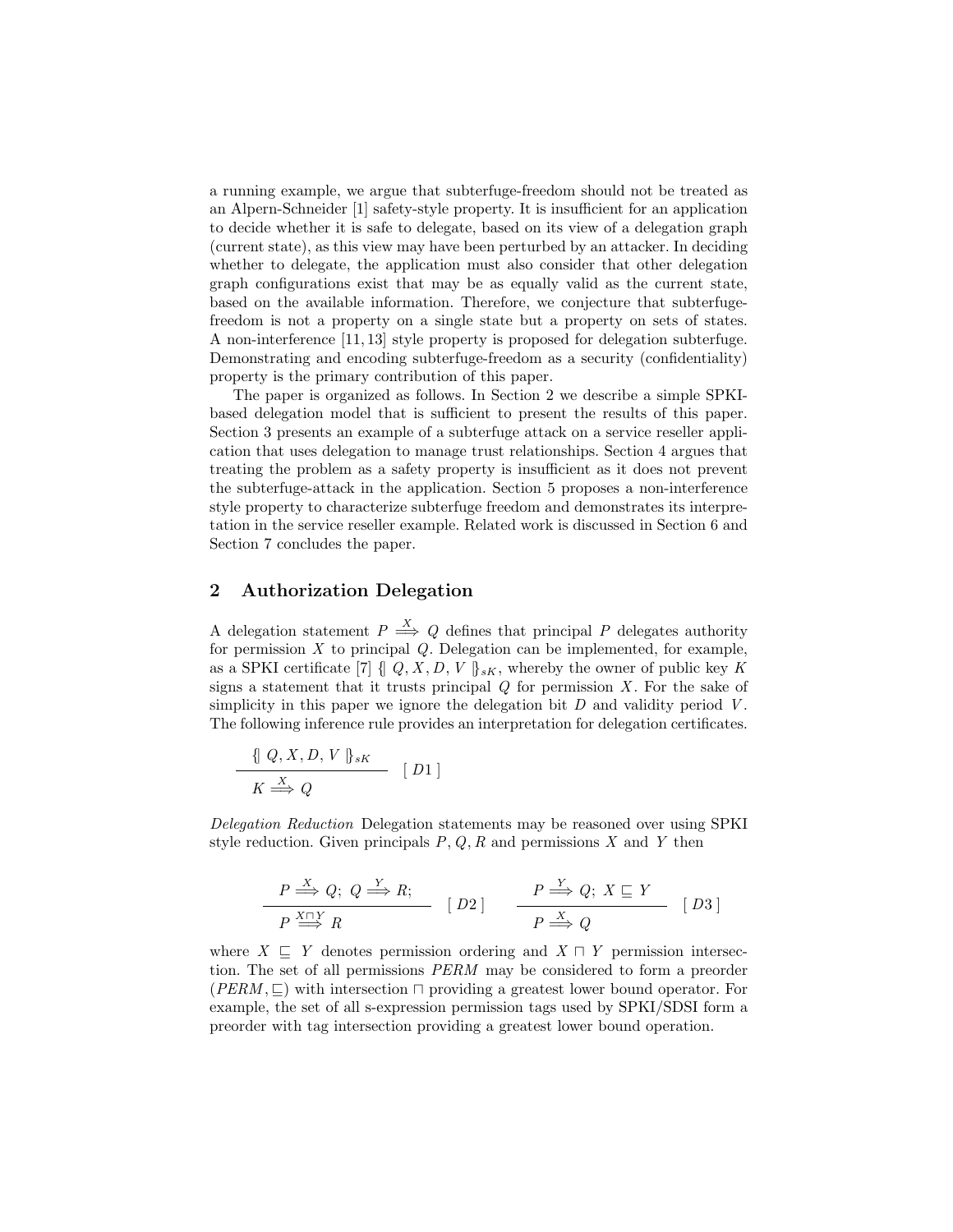## 3 Delegation Subterfuge

#### 3.1 Example: Trust Management for service reselling

Principal Reese agrees to act as a reseller of hotel rooms offered by Harry and Mike. When reselling a room, Reese decides a room resell rate based on her business contract with the hotel and issues customers with an unforgable room resell rate agreement to be presented on arrival to the hotel. Customers pay the hotel directly for their room according to the amount specified in the resell rate. The arrangement is that, in reselling a room, Reese provides the hotel with a guaranteed room rate. Any surplus between the room resell rate and the guaranteed rate is passed on to Reese, while Reese is liable for a deficit.

The trust relationships in this scenario are encoded as SPKI style delegation statements. Note that in this paper, we interchangeably refer to a principal by its name  $R(eese)$  or by its public key  $K_R$ , when no ambiguity can arise.

Reese and hotel Harry enter contracts by issuing  $\text{Reese} \overset{\text{contract}(r,v)}{\Longrightarrow} \text{Harry}$  and  $\textit{Harry} \xrightarrow{\text{contract}(r,v)} \textit{Reese}$  for guaranteed rate v for room r. Harry subsequently issues  $Harry \stackrel{\text{result},r.*}{\implies} Reese$ , delegating reselling authority for room r to Reese. The second attribute of permission resell specifies the rate at which the room is sold and the wildcard reflects that Harry places no constraint on the resell rate. We can treat the wildcard as an upper bound on resell permissions whereby resell.r  $u \subseteq$  resell.r .\*, that is, a holder of permission resell.r .\* is authorized (by inference rule  $D3$ ) to resell the room for any rate u. In general, a principal authorized to resell a room at rate  $v$  can also sell it at any rate  $u$  higher than v, that is, resell.r. $u \sqsubset$  resell.r. $v \Leftrightarrow v \leq u$ .

For example, suppose that Reese guarantees a \$50 room rate for Harry. On reselling this room to Clare for \$60, Reese issues  $Reese \stackrel{\text{resell.r.}60}{\Longrightarrow} Clare$ . On checkin, Clare presents delegation chain

Harry 
$$
\stackrel{\text{resell}, r, *}{\Longrightarrow}
$$
 Reese; Reese  $\stackrel{\text{resell}, r, 60}{\Longrightarrow}$  Clare

which Harry reduces (by Rule D2) to  $Harry \stackrel{\text{result.}r.60}{\Longrightarrow} Clare$ , as proof that Clare is authorized for the \$60 room rate. This chain, along with the contract certificates are used by Harry and Reese in claiming reimbursement of any deficit/surplus (in this case, a surplus for Reese).

We are not concerned with the claim process in this paper, however, we are interested in Reese ensuring that she never resells a room below some minimum rate minRate that she decides. Table 1 gives sample guaranteed (contracted) and minimum rates for any rooms in hotels Harry and Mike. We assume that Reese may be willing to sell a room at a loss, for example, when it is bundled as part of a package that is profitable overall. These minimum rates are decided by Reese, and are represented as a delegation statement  $\text{Reese} \overset{\text{rate}, v}{\implies} \text{Harry}$  indicating that Reese is willing to resell any room in hotel Harry at rate  $v$  or higher. For simplicity we assume that all rooms in the hotel are the same. If Reese is willing to resell a room at rate  $v$  then it follows she is willing to resell the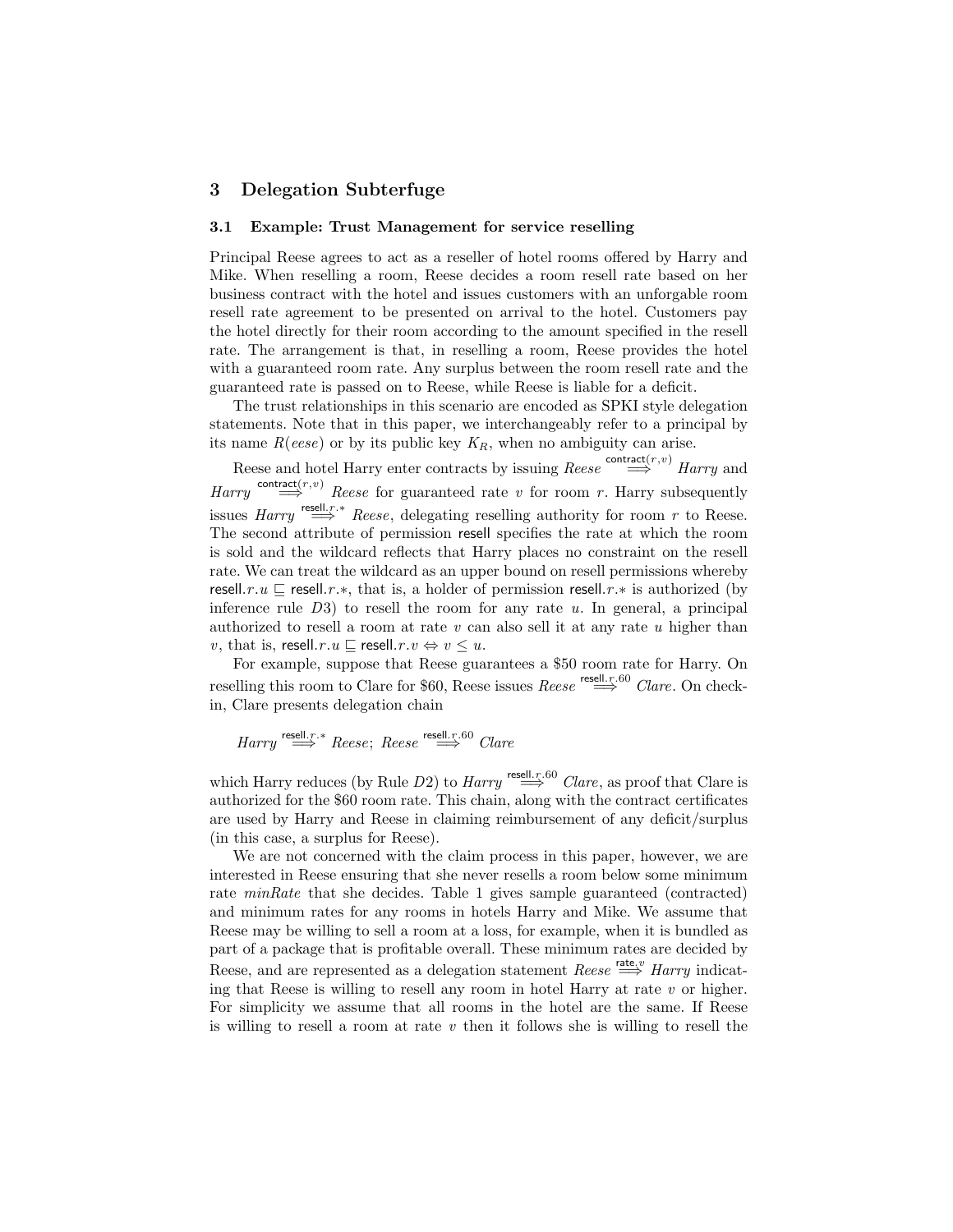|        | Hotel   Guarantee minRate |    |
|--------|---------------------------|----|
| Harrow | 50                        | 40 |
| Mike   | 20                        | 10 |

Table 1. Contracted guaranteed and minimum-sell room rates for Reese.

room at any higher rate u where  $u \geq v$ ; thus, we define the permission ordering rate.u  $\sqsubseteq$  rate. $v \Leftrightarrow u \geq v$ . Note that this rate delegation statement is used by Reese internally to implement the *minRate* relationship and it is not necessary for her to share the corresponding certificates with any other principal. For example, Reese  $\stackrel{\text{rate.40}}{\Longrightarrow}$  Harry; Reese  $\stackrel{\text{rate.10}}{\Longrightarrow}$  Mike implement the minimum rates in Table 1.

#### 3.2 Subterfuge

Consider the following reselling scenario. Suppose that (malicious) Mike interferes with communication between hotel Harry and reseller Reese, intercepts the delegation certificate  $Harry \stackrel{\text{resell}, r \cdot *}{\implies} Reese$ , and replaces it by  $Mike \stackrel{\text{resell}, r \cdot *}{\implies} Reese$ , leading Reese to believe that permission resell.r.\* is related to a room at Mike's hotel. Eve, who is colluding with Mike, then uses Reese's website to book this room r for a cost of \$20, in compliance with Reese's minimum-rate policy in Table 1. Reese issues a certificate for  $\text{Reese} \stackrel{\text{result.r.20}}{\Longrightarrow} Eve$ . However, Eve obtains the intercepted certificate  $Harry \stackrel{\text{result},r.*}{\implies} Reese$  from Mike and offers this, along with Reese  $\stackrel{\text{result.r.20}}{\Longrightarrow} Eve$ , as proof to Harry that she is authorized for this rate at his hotel.

It could be argued that this inadequacy in the permission design is 'obvious' and that additional information should be included in the name of the permission. For example, one could argue that permission mike.com/resell.r.20 is clearly related to Mike's website/hotel. However, on receipt of a certificate

$$
\mathit{Mike}\overset{\text{harry.com/resell.r.*}}{\Longrightarrow}\mathit{Reese}
$$

Reese may unwittingly delegate  $\text{Reese}$  harry.com/resell.r.20  $Eve$ , not understanding that Mike has no authority over harry.com and that the intercepted certificate  $\eta_{\text{Harry.}} \longrightarrow^{\text{harry.comp/resell.r.20}}$  Reese can be used by Eve to obtain a room at Harry's hotel for \$20. Furthermore, design of the permission harry.com/resell.r.\* assumes that there is a non-transient association between the domain harry.com and a (hotel) principal. However, domain name owners change in practice, intentionally or otherwise [22], and therefore, permission harry.com/resell.r.\* should not be considered to necessarily specify an unambiguous authorization. Arguing that prior to issuing a delegation statement that Reese has a responsibility to confirm that Mike owns the Harry.com domain is inappropriate. This presumes authentication of Mike's identity and places part of the reasoning outside of, and is contrary to the intent of, the Trust Management system [5]. Moreover, with the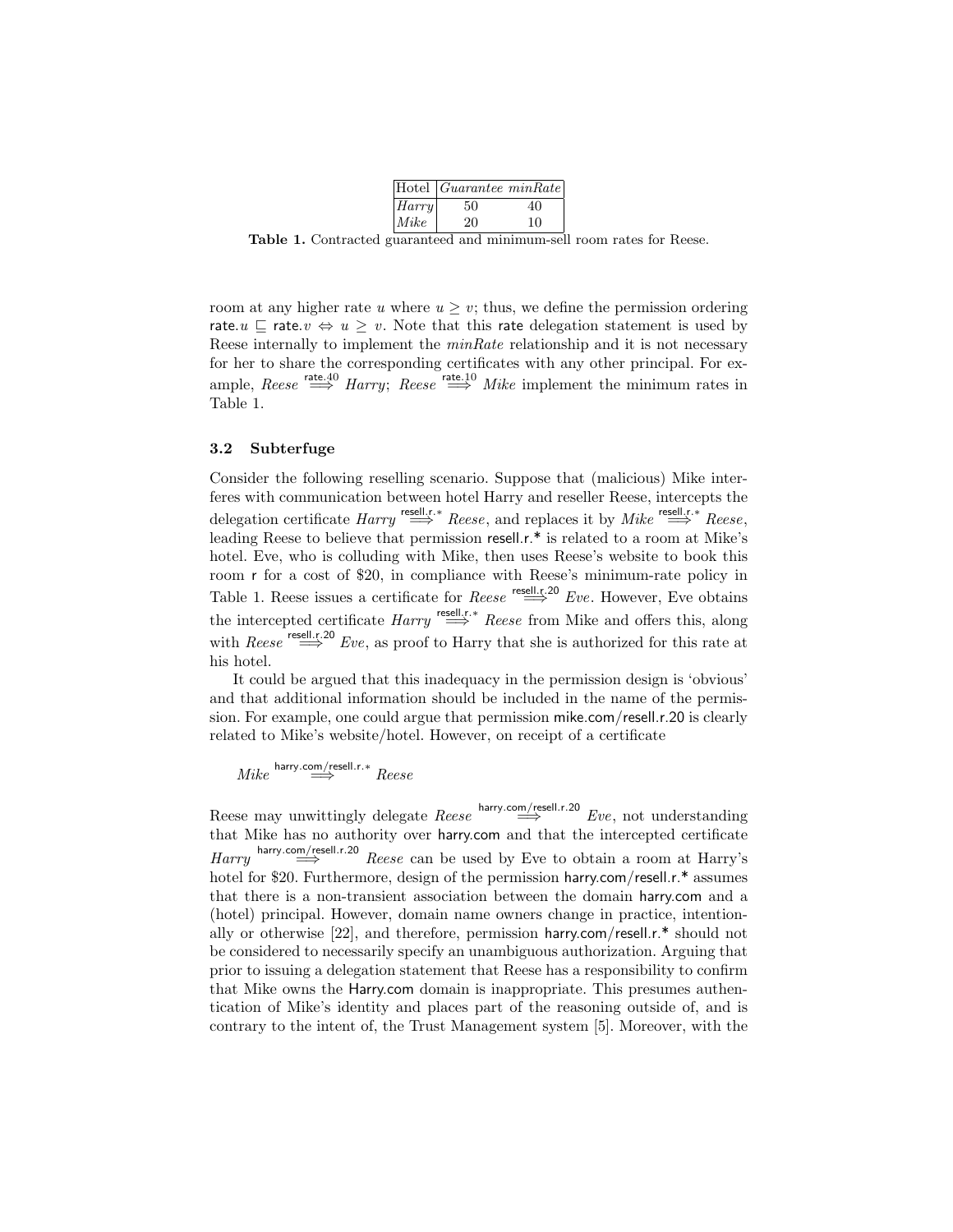declining numbers of system administrators relative to the number of Internet domains [16], it becomes more difficult for organizations to maintain a consistent view of domains/permissions.

#### 3.3 Eliminating Subterfuge

Various ad-hoc techniques can be used to ensure unambiguous interpretation of a permission. For example, on the basis that public keys are considered unique and if Harry owns public key  $K_H$  then signed permission  $\{\mathsf{resell.r.*}\}_{sK_H}$  provides a unique and unambiguous permission identifier that can be tied to Harry. It is argued [23] that subterfuge can be avoided by including the originating principal  $K_O$  of the permission p in a delegation statement of the form  $K_A \stackrel{\{\text{lp}\}_{sK_O}}{\Longrightarrow} K_B$ , whereby principal  $K_A$  delegates the permission  $p$ , originating from the principal  $K_O$ , to the principal  $K_B$ . In this case we revise the reduction rule D2 to the following. Given principals (public keys)  $P, Q, R$  and permissions  $X, Y$  then

$$
\frac{P \stackrel{\{X\}_{\infty}^P}{\Longrightarrow} Q; \ Q \stackrel{\{Y\}_{\infty}^R}{\Longrightarrow} R}{P \stackrel{\{X \cap Y\}_{\infty}^P}{\Longrightarrow} R} \ [D2']
$$

reflecting that principal P is originator of the permission.

For the purposes of this paper we assume that permission signing is implemented in such a way that given  $\{ |X| \}_{sP}$  then another principal can also refer to any signed permission  $\{X' \}_{sP}$  where  $X' \subseteq X$ , for instance, in a subsequent delegation. For example, one might implement the signing of permission resell.r.\* as expression {| resell.r.( $v \ge 0$ )  $\frac{1}{s\,Harr y}$  which constrains the values of its free variable  $v$ . On receipt of this permission from Harry, Reese can use expression {| resell.r. $(v \ge 0)$  ||  $_{\text{sharry}}\{(v \leftarrow 50]$ , binding the value 50 to the free variable  $v$ , in order to represent the permission resell.r.50 signed by Harry. In general, we argue that the extent to which a principal can refer to signed permissions depends on the design of the delegation logic. For example, a principal may only refer to signed permissions that it has witnessed [12].

Returning to the reselling example, customer Clare presents the chain

$$
Harry \overset{\{\text{[resell.r.*]}\}_{sHarry}}{\Longrightarrow} Reese; \qquad Reese \overset{\{\text{[resell.r.50]}\}_{sHarry}}{\Longrightarrow} Clare
$$

to Harry, who, using rule  $D2'$ , can verify that  $\text{Harry}$   $\overset{\{\text{[resell.r.50]}\}}{\Longrightarrow} \text{Clare}.$ Reconsidering the subterfuge attack, even if Mike delegates a copy of the signed permission {| resell.r.\*  $\frac{1}{s\text{Harru}}$  originating from Harry and tricks Reese into thinking he (Mike) is Harry, then when Eve presents the chain

$$
\textit{Mike}\xrightarrow{\{\textsf{Iresell.r.}*\|\}_\textit{sharp}\textit{Rense};\qquad\textit{Reese}\xrightarrow{\{\textsf{Iresell.r.20} \}\textit{sharp}\textit{r.} \textit{true}\xrightarrow{\textsf{true}}\textit{Eve}\xrightarrow{\textsf{true}}\textit{true}\xrightarrow{\textsf{true}}\textit{true}\xrightarrow{\textsf{true}}\textit{true}\xrightarrow{\textsf{true}}\textit{true}\xrightarrow{\textsf{true}}\textit{true}\xrightarrow{\textsf{true}}\textit{true}\xrightarrow{\textsf{true}}\textit{true}\xrightarrow{\textsf{true}}\textit{true}\xrightarrow{\textsf{true}}\textit{true}\xrightarrow{\textsf{true}}\textit{true}\xrightarrow{\textsf{true}}\textit{true}\xrightarrow{\textsf{true}}\textit{true}\xrightarrow{\textsf{true}}\textit{true}\xrightarrow{\textsf{true}}\textit{true}\xrightarrow{\textsf{true}}\textit{true}\xrightarrow{\textsf{true}}\textit{true}\xrightarrow{\textsf{true}}\textit{true}\xrightarrow{\textsf{true}}\textit{true}\xrightarrow{\textsf{true}}\textit{true}\xrightarrow{\textsf{true}}\textit{true}\xrightarrow{\textsf{true}}\textit{true}\xrightarrow{\textsf{true}}\textit{true}\xrightarrow{\textsf{true}}\textit{true}\xrightarrow{\textsf{true}}\textit{true}\xrightarrow{\textsf{true}}\textit{true}\xrightarrow{\textsf{true}}\textit{true}\xrightarrow{\textsf{true}}\textit{true}\xrightarrow{\textsf{true}}\textit{true}\xrightarrow{\textsf{true}}\textit{true}\xrightarrow{\textsf{true}}\textit{true}\xrightarrow{\textsf{true}}\textit{true}\xrightarrow{\textsf{true}}\textit{true}\xrightarrow{\textsf{true}}\textit{true}\xrightarrow{\textsf{true}}\textit{true}\xrightarrow{\textsf{true}}\textit{true}\xrightarrow{\textsf{true}}\textit{true}\xrightarrow{\textsf{true}}\textit{true}\xrightarrow{\textsf{true}}\textit{true}\xrightarrow{\textsf{true}}\textit{true}\xrightarrow{\textsf{true}}\textit{true}\xrightarrow{\textsf{true}}\textit{true}\xrightarrow{\textsf{true}}\textit{true}\xrightarrow{\textsf{true}}\textit{true}\xrightarrow{\textsf{true}}\textit{true}\xrightarrow{\textsf{true}}\textit{true}\xrightarrow{\textsf{true}}\textit{true}\xrightarrow{\textsf{true}}\textit{true}\xrightarrow{\textsf{true}}
$$

to Harry, then, as originator, Harry can not infer  $\text{Harry}$   $\bigcirc^{\{\text{[resell.r.20]}\}_{s\text{Harry}}}$  Eve.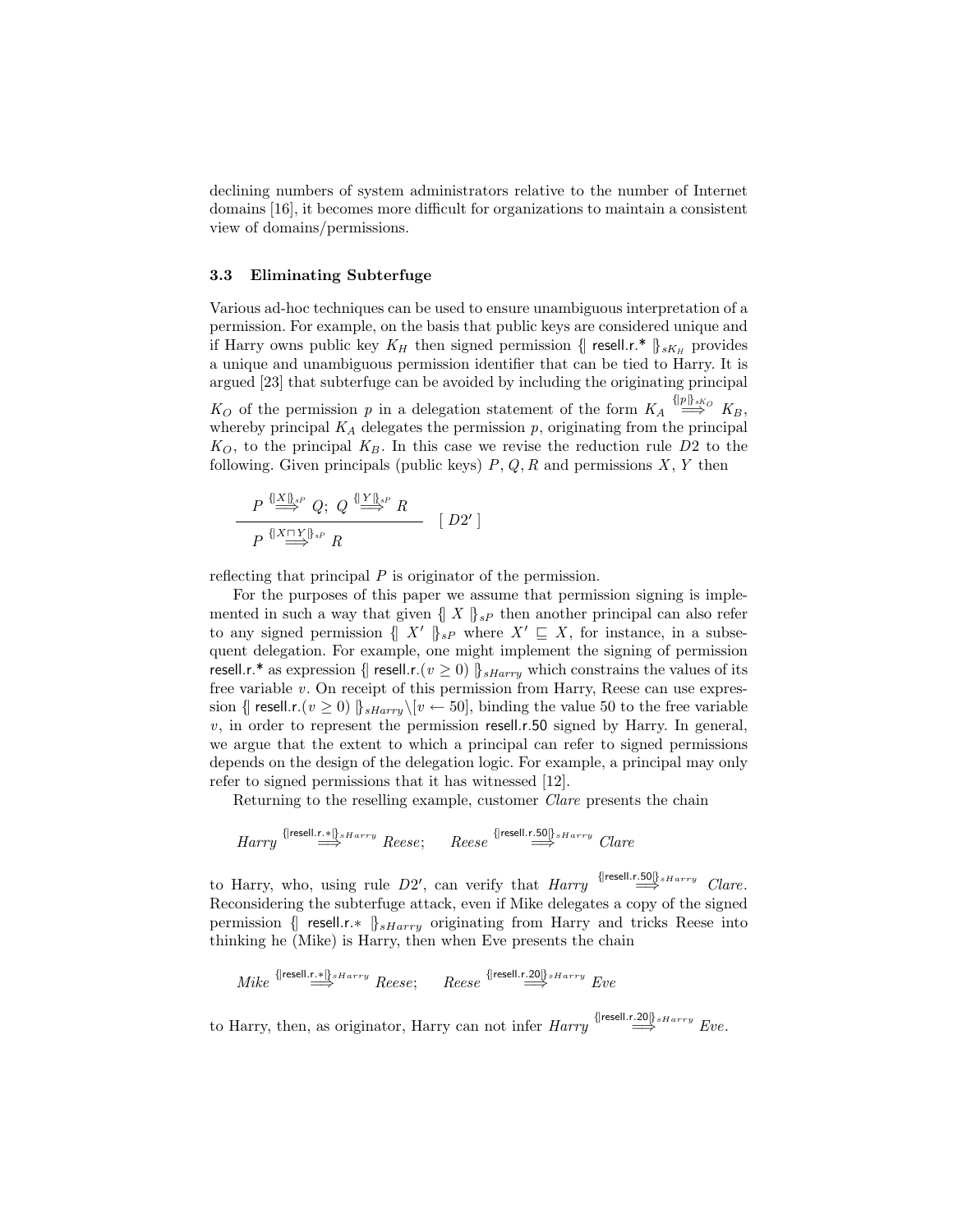Given the simplicity of the delegation scheme described above it is not unreasonable to rely on an intuitive argument that subterfuge is eliminated when one uses the revised rule  $D2'$  for certificate reduction. However, the intuitive argument is less convincing for more complex/expressive delegation languages, such as [12], which claim to be subterfuge-free. Therefore, we are interested in characterizing subterfuge-freedom as a property so that the operation of a delegation scheme, such as that used in reseller example, can be verified to be subterfuge-free.

# 4 Delegation as a safety property

A delegation system is defined to be a system that carries out operations on behalf of a principal and based on a collection of delegation certificates that it maintains. The implementation of Reese's reselling service, along with its interpretation of delegation, is an example of a delegation system.

Delegation State. Let STATE represent the set of all possible states of a delegation system. For the purposes of this paper we do not consider behavioral properties of the system and define a state  $q$  to be simply the current delegation graph that is accessible by the system. This graph may be stored locally by the system, hosted by an authorization server, distributed among peers, or some combination. Given state g then  $P \stackrel{X}{\Longrightarrow}_q Q$  denotes delegation of permission X by principal  $P$  to principal  $Q$  in state  $q$ .

Delegation System. The implementation of a delegation system is characterized in terms of a predicate  $System(g)$ , whereby  $System(g)$  is true iff delegation network  $q$  is a reachable state of the implementation.

Delegation Policy. Let a delegation policy be a set of delegation states that are considered to be valid. A policy is defined as a predicate  $Policy(g)$ , whereby  $Policy(q)$  is true iff the delegation graph q is considered valid.

For example, the policy for the hotel reseller in Section 3.1 is that any room resold by Reese is at least at the minimum-sell rate for the hotel. In particular, if state q indicates that Reese sold a room  $r$  in hotel  $H$  for rate  $v$  then Reese is willing to sell that hotel room at that rate, that is,

$$
Policy0(g) \equiv \forall H, C : Principles; r : Room; v : \mathbb{N} \bullet
$$
  

$$
(H \stackrel{\mathsf{result}, r, v}{\Longrightarrow} \mathsf{Reese} \land \mathsf{Reese} \stackrel{\mathsf{result}, r, v}{\Longrightarrow} C) \Rightarrow \mathsf{Reese} \stackrel{\mathsf{rate}, v}{\Longrightarrow} H
$$

The reader should recall the encoding of the *minRate* relationship as a delegation Reese  $\stackrel{\text{rate}, u}{\implies} H$ , where rate. $u \subseteq$  rate. $v \Leftrightarrow u \geq v$ . Given that Reese signed Reese  $\stackrel{\text{rate.40}}{\Longrightarrow}$  Harry and that rate.60  $\sqsubseteq$  rate.40 we infer by Rule D3 that Reese  $\stackrel{\text{rate}, 60}{\Longrightarrow}$  Harry. Thus, the sale Reese  $\stackrel{\text{resell}, r, 50}{\Longrightarrow}$  Clare is valid.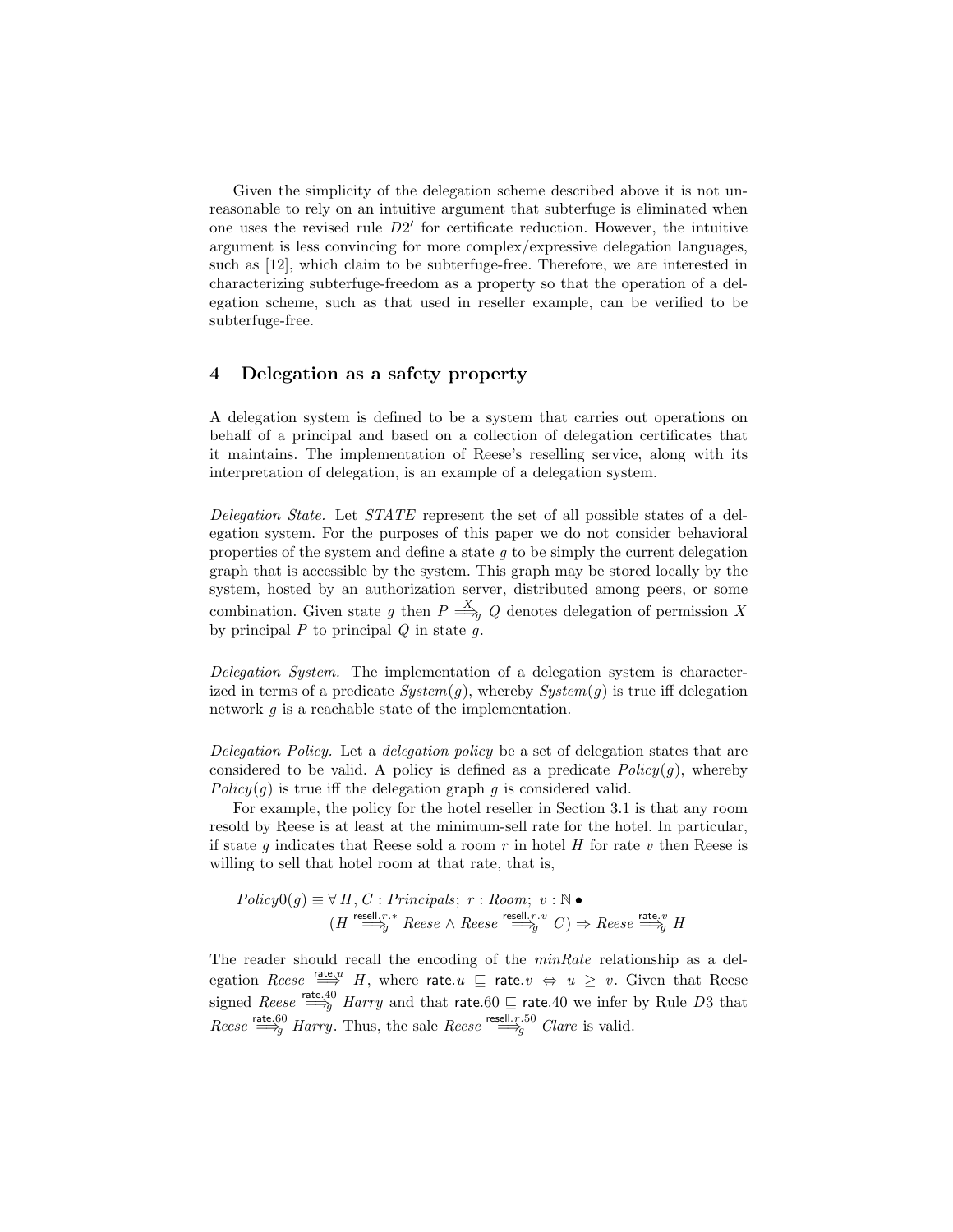Safe Delegation. A delegation system  $System(g)$  safely upholds a delegation policy  $Policy(q)$  every state reachable by the system upholds the delegation policy.

$$
\forall g: STATE \bullet System(g) \Rightarrow Policy(g) \tag{1}
$$

In constructing  $System(g)$  we assume the use of inference rule  $D2$  when carrying out certificate reduction in g.

#### 4.1 A poor implementation of the hotel reseller

Suppose that Reese only enters into new contracts from hotels with which she does not already have a contract (identified as having no minimum rate information). As noted previously, for the sake of simplicity, we do not consider management of the contract permission delegations and the creation of a new contract in state g with hotel  $H$  corresponds to the setting of a minRate rate  $v$ using delegation state transition operation:

```
{\tt newRateO}(g,H,v) \{if (\overline{\beta} i : \mathbb{N} \bullet \text{Reese} \stackrel{\text{rate}, i}{\Longrightarrow} H) then
       add [Reese \stackrel{\text{rate.}v}{\Longrightarrow} H] to g;
\texttt{return}(g);}
```
Having decided a minimum resell rate for a hotel, Reese engages state transition operation newRoom0( $g, H, r$ ) whenever she receives a resell delegation statement  $H \stackrel{\text{resell.r.*}}{\Longrightarrow} Reese \text{ for room } r \text{ in Hotel } H.$ 

```
{\tt newRoomO}(g,H,r) \{if (\exists i : \mathbb{N} \bullet \text{Reese} \stackrel{\text{rate}, i}{\Longrightarrow} H) then
       add [H \stackrel{\text{resell.r.}*}{\Longrightarrow} Reese] to g;
\texttt{return}(g);}
```
Having decided a suitable price  $v$  at which to resell hotel  $H$ 's room  $r$  to customer C, Reese engages state transition operation bookRoom0 $(g, H, C, r, v)$ in state  $g$  to issue the booking.

> bookRoom $0(g, H, C, r, v)$ { if  $(Reese \stackrel{\text{rate}, v}{\Longrightarrow} H \wedge H \stackrel{\text{resell}, r.*}{\Longrightarrow} Reese)$  then add  $[Reese \stackrel{\text{result},r.v}{\Longrightarrow} C]$  to  $g$  and issue;  $\texttt{return}(g);$ }

Reese's rationale in this implementation is that, regardless of however she may decide the selling price, then so long as she only uses transitions newRate0, newRoom0 and bookRoom0 to update her delegation graph and issue certificates then she will never violate her minimum selling policy.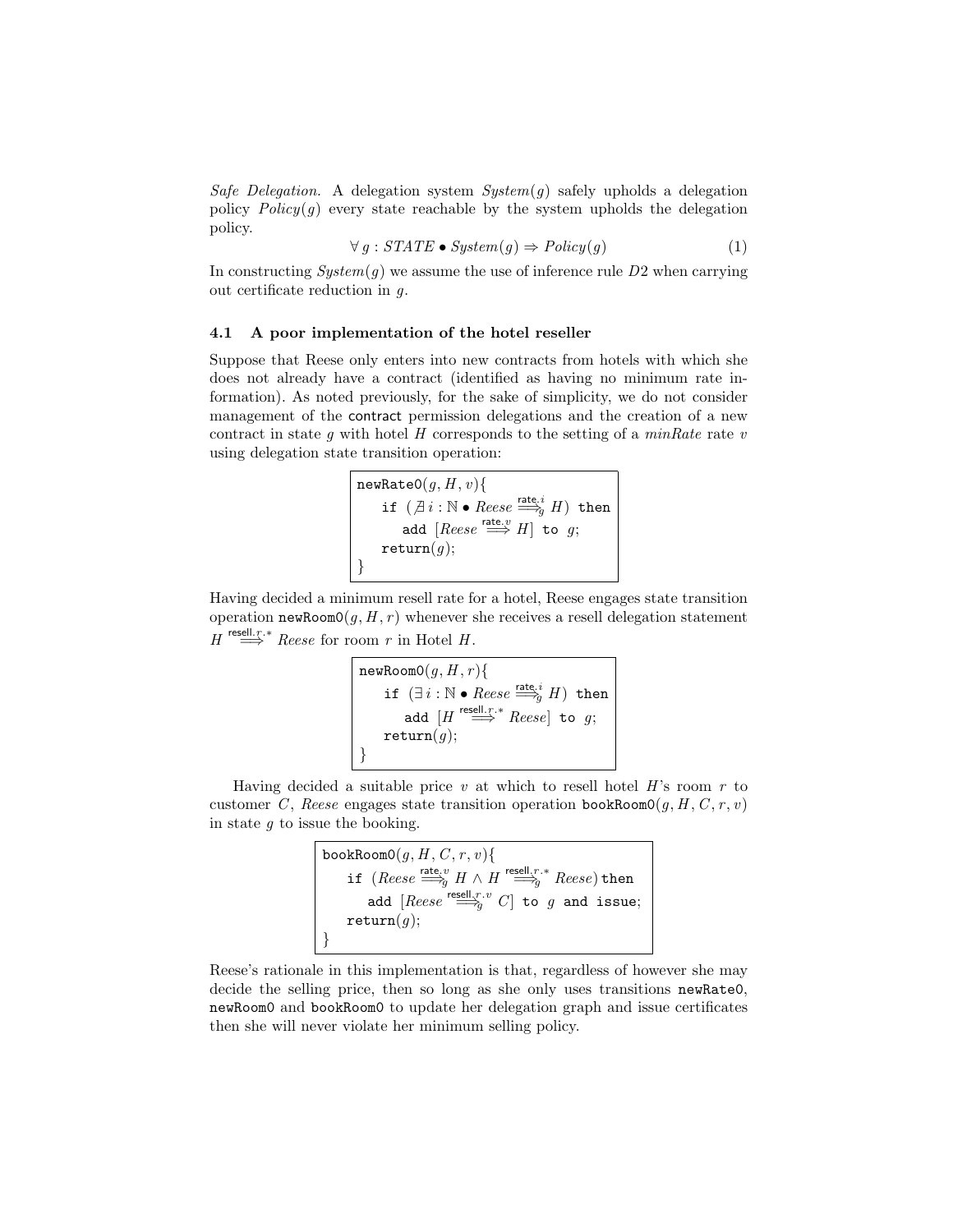*Proposition 1.* If we define  $System0(q)$  to be the set of all states reachable from an empty graph by operations newRate0, newRoom0 and bookRoom0 then Reese can prove that every reachable state in her implementation upholds her delegation policy, that is,

$$
\forall g: STATE \bullet System0(g) \Rightarrow Policy0(g) \tag{2}
$$

That is, System0 provides safe delegation under  $Policy 0$ . In constructing  $System 0(g)$ we assume that Reese uses inference rule D2 when carrying out certificate reduction in g.

The proof of Proposition 1 characterizes delegation correctness as a refinement that can be considered to be a safety-style property in the Alpern-Schneider sense alpern:87. However, the subterfuge example in Section 3.2 demonstrates that such a characterization, as a property on a state, is inadequate<sup>1</sup>. This is not surprising: a frequent argument [11, 15, 21] that is that security properties are not safety properties.

# 5 Delegation as a security property

A principal operating a delegation system may not be certain about the entirety of its delegation state  $g$  as a portion of it may have been perturbed by an attacker. The perturbation in the delegation state may come about from an attacker concealing the existence of selected delegation statements and/or injecting new delegation statements. Like a Dolev-Yao attacker [6], we assume that the attacker can only intercept, copy and paste signed statements, and cannot forge cryptographic signatures.

Delegation state equivalence. Let  $\approx$  be an invariant relation over delegation states whereby  $g \approx_R h$  is interpreted to mean that principal R is as certain of being in state  $g$  as it is of being in state  $h$ .

An example of a definition of this equivalence relation is:

$$
g \approx_R h \equiv \forall Q : Principal; X : PERM \bullet R \stackrel{X}{\Longrightarrow}_q Q \Leftrightarrow R \stackrel{X}{\Longrightarrow}_h Q
$$
 (3)

This reflects an assumption that  $R$  cannot rely on fully knowing the delegations of others and, therefore, the only thing that principal  $R$  can be sure about is the delegation statements that it has directly made itself.

Alternatively, suppose that the principle  $R$  had a reliable connection with a set of principles  $S$ . This is interpreted to mean that R knows the delegation statements that the principals in  $S$  have or have not made. For example,  $S$  might represent the principals over which a trusted authorization server has jurisdiction and to which R has a reliable connection. In this case, and assuming  $R \in \mathcal{S}$ , then state equivalence can be generalized to:

 $g \approx_R h \equiv \forall P : S; Q : Principal; X : PERM \bullet P \stackrel{X}{\Longrightarrow}_g Q \Leftrightarrow P \stackrel{X}{\Longrightarrow}_h Q$ 

<sup>&</sup>lt;sup>1</sup> At least to the extent that our characterization of delegation correctness can be considered to represent a safety property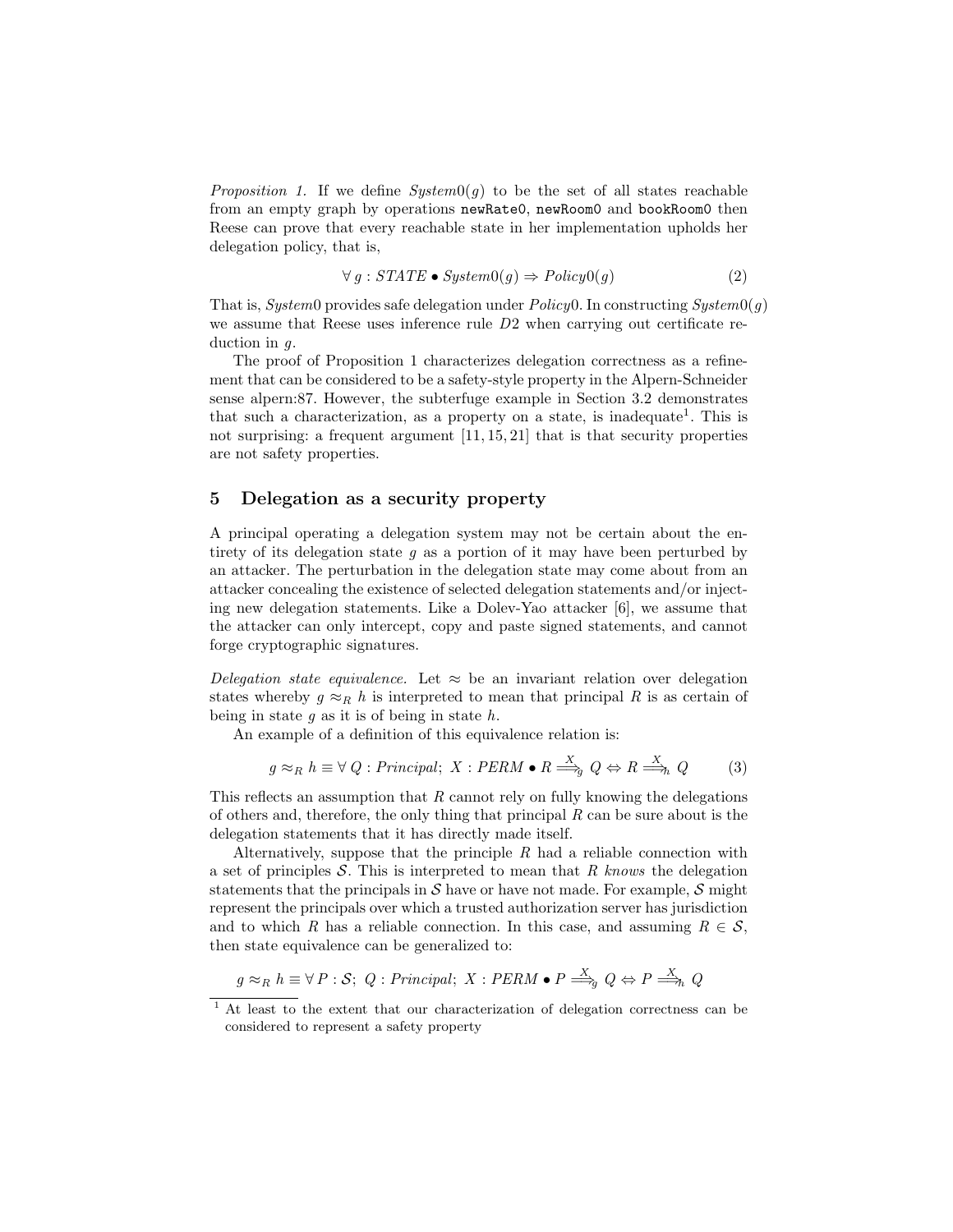Returning to the hotel reseller example, Reese does not have a reliable connection to any of the hotels and, therefore, cannot be sure about the absence or otherwise of statements she has not directly signed herself. For example, if she does not hold statement  $Harry \stackrel{\text{resell},r,*}{\Longrightarrow} Reese$  she cannot be sure that it has not been said by Harry and thus we have the state equivalence:

$$
[Mike \stackrel{\text{result},r,*}{\Longrightarrow} Reese; Reese \stackrel{\text{result},r,20}{\Longrightarrow} Eve;
$$
  
\n
$$
Reese \stackrel{\text{rate},40}{\Longrightarrow} Harry; Reese \stackrel{\text{rate},20}{\Longrightarrow} Mike]
$$
  
\n
$$
\approx_{Reese} [Harry \stackrel{\text{result},r,*}{\Longrightarrow} Reese; Reese \stackrel{\text{result},r,20}{\Longrightarrow} Eve;
$$
  
\n
$$
Reese \stackrel{\text{rate},40}{\Longrightarrow} Harry; Reese \stackrel{\text{rate},20}{\Longrightarrow} Mike]
$$

Note that Reese can always be sure about the minimum selling rate since  $\text{Reese} \overset{\text{rate},v}{\Longrightarrow}$ H is a delegation statement that she makes directly and stores locally.

A delegation Policy defines a valid delegation state under an assumption that there is certainty about its delegation statements. A principal implementing a delegation System cannot make this assumption and the uncertainty must be considered when deciding whether it is safe to issue a delegation certificate. Therefore, an implementation system in some state  $g$  should uphold not just  $Policy(q)$  but should also uphold the policy for any other uncertain state that is potentially equivalent.

Secure Delegation (Subterfuge Freedom). A delegation System used by principal R is resilient to subterfuge when upholding a delegation Policy if the delegation policy is upheld by the system for every delegation state  $h$  that  $R$  can be as certain it is in as each reachable state g.

 $\forall g : STATE \bullet System(g) \Rightarrow$  $(\forall h : STATE \bullet q \approx_R h \Rightarrow Policy(h))$ 

#### 5.1 Subterfuge in the original hotel reseller

Consider again the attack on the hotel reseller in Section 3.2. Suppose that Reese has had a series of legitimate interactions with hotels leading to delegation state  $f$ , containing a number of sales/bookings and minimum sell rates. Harry then issues a new resell certificate for room rx, which Mike intercepts and conceals and issues a resell certificate of his own for room rx. Reese accepts this resell certificate from Mike and sells the room to Eve:

 $f' \triangleq newRoomO(f, Mike, rx)$ <br> $g \triangleq bosPrComO(f', Mike, Fe)$  $g \,\,\widehat{=} \,$ bookRoom0 $(f',\mathit{Mike},\mathit{Eve},\mathtt{rx},20)$ 

The resulting delegation state of Reese is:

 $g = [Mike \stackrel{\text{resell.rx.}}{\Longrightarrow} Reese; \quad Reese \stackrel{\text{resell.rx.20}}{\Longrightarrow} Eve] \cup f$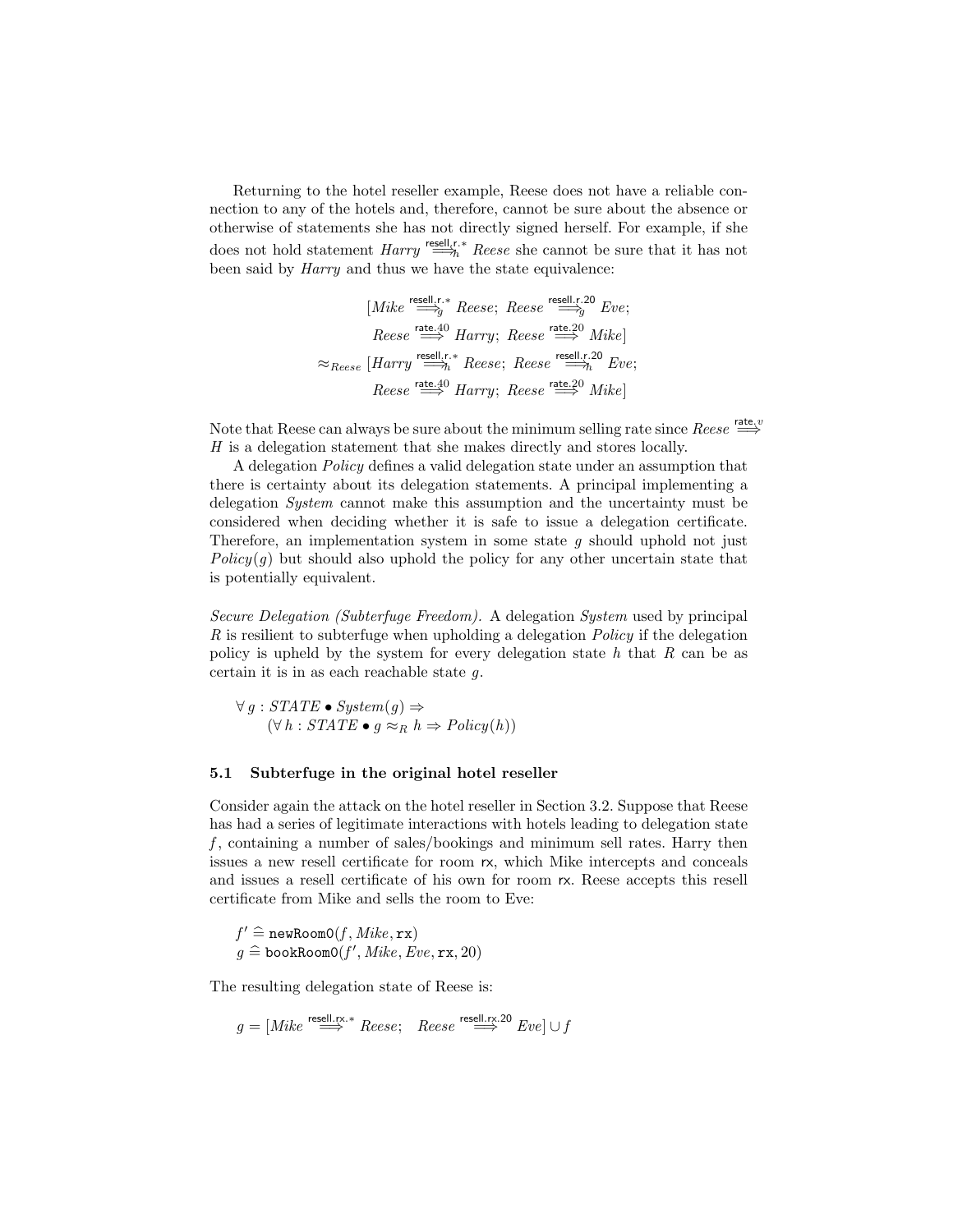and  $Policy0(q)$  holds. However, Reese is not certain that g represents the complete state, and there is an alternative state is h, where  $g \approx_{\text{Reese}} h$  (based on Equation (3) above), to which the policy should also apply:

$$
h \stackrel{\sim}{=} [Harry \stackrel{\text{resell.rx.}}{\Longrightarrow} Reese; \quad Reese \stackrel{\text{resell.rx.20}}{\Longrightarrow} Eve] \cup f
$$

This state h violates the minRate policy. In particular, Reese  $\stackrel{\text{rate},20}{\Longrightarrow}$  Harry does not hold and therefore  $Policy(0, h)$  does not hold. Thus, we have a state g of the system such that

$$
System0(g) \land g \approx_{Reese} h \land \neg Policy0(h)
$$

and, therefore, the system is not subterfuge free.

#### 5.2 Subterfuge-free hotel reseller

Consider the revised reseller delegation mechanism outlined in Section 3.3. The principals use signed permissions along with the revised reduction rule  $D2'$ . We modify the minimum-sell Policy0 defined in Section 4 in order to consider the new permission syntax:

$$
Policy1(g) \equiv \forall H, C, K: Principles; r: \text{ROOM}; v: \mathbb{N} \bullet
$$
\n
$$
(H \stackrel{\{\text{freeell}, r, * \}}{\Longrightarrow} \text{Reese} \land \text{Reese} \stackrel{\{\text{freeell}, r, v \}}{\Longrightarrow} G)
$$
\n
$$
\Rightarrow (\text{Reese} \stackrel{\{\text{freeell}, r, v \}}{\Longrightarrow} H)
$$

As before, the policy is concerned only with enforcing the minimum selling rule, regardless of who may have signed the original permission or how it is implemented. In this way *Policy*1 matches the requirements of the original specification of Policy0 in Section 3.3. Indeed, a simple translation of System0 to support signed permissions would provide safe delegation under *Policy*1 (safety property), while failing to provide secure delegation under the same policy (security property).

The state transition operations are revised to incorporate a new implementation decision that resell permissions must be signed by the delegating hotel. On receipt of a new room resell certificate  $H \overset{\{\text{freeell.r.}*}{\implies} Rese$  from hotel H for room  $r$  (signed by some  $K$ ) she engages the operation:

newRoom1(g, H, K, r){  
\nif 
$$
(H = K \land \exists i : \mathbb{N} \bullet
$$
 Reese  $\overset{\{\text{rate. } i\}_{sReese}}{\longrightarrow} H$ ) then  
\nadd  $[H^{\{\text{tree}]\_\text{r.s.}\}\}_{sK}$  Reese] to g;  
\nreturn(g);

Operation bookRoom1 is similarly revised: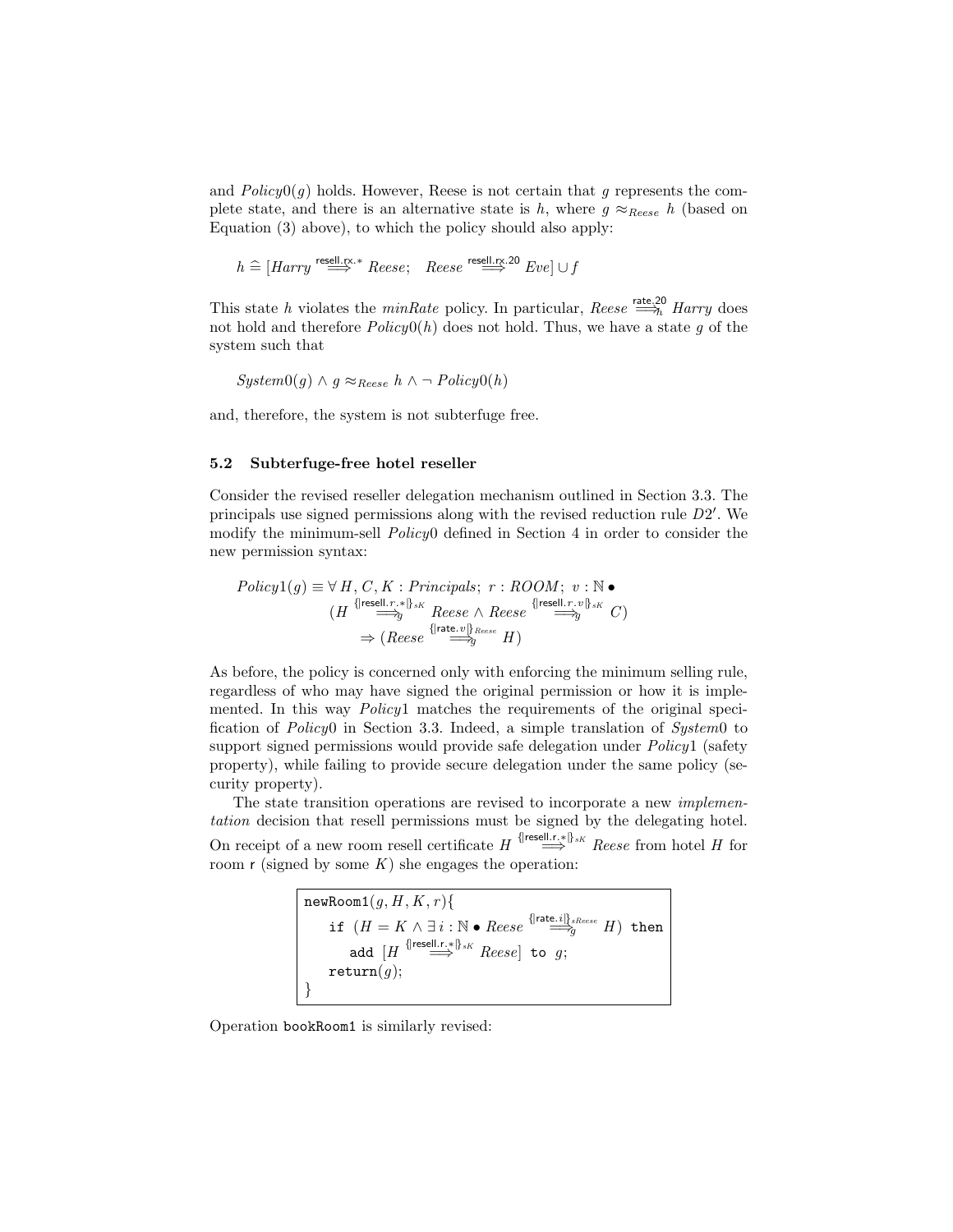bookRoom1(g, H , C , r , v){ if (Reese {|rate.v|}sReese <sup>=</sup>⇒<sup>g</sup> <sup>H</sup> <sup>∧</sup> <sup>H</sup> {|resell.r.∗|}sH <sup>=</sup><sup>⇒</sup> Reese) then add [Reese {|resell.r.v|}sH <sup>=</sup>⇒<sup>g</sup> <sup>C</sup> ] to <sup>g</sup> and issue; return(g); }

and operation newRate1 is defined in terms of signed rates:

$$
\begin{array}{l} \texttt{newRate1}(g,H,v) \{ \\ \texttt{if } (\not\exists i : \mathbb{N} \bullet \textit{Reese} \xrightarrow{\{\texttt{rate}.i\}_{s\textit{Reese}}}_{\mathcal{G}} H) \texttt{ then} \\ \texttt{add } [\textit{Reese} \xrightarrow{\{\texttt{rate}.v\}_{s\textit{Reese}}}_{\mathcal{G}} H] \texttt{ to } g; \\ \texttt{return}(g); \end{array}
$$

These operations along with revised reduction rule  $D2'$  are used to describe the corrected delegation system implementation System1.

The definition of the delegation state equivalence invariant  $\approx$  is unchanged from Equation (3), since whoever may have signed the permission has no impact over what part of the delegation state might be concealed by an attacker.

The sample subterfuge attack no longer works. If Reese is in a state with  $[Mike \stackrel{\{\text{freell.r.}\}\text{s}Harry}{\Longrightarrow} Reese]$  then the new bookRoom operation will not delegate (on behalf of Reese) permission {| resell.r.20  $\left|\right|_{sHarru}$  to Eve since the delegator Mike of the permission held by Reese is not the signer *Harry* of the permission.

Proposition 2. System1 provides secure delegation under Policy1:

 $∀ g, h : STATE \bullet (System1(g) \land g ≈_{Reese} h) \Rightarrow Policy1(h)$ 

## 6 Related Work

Trust Management systems such as [3, 5, 7, 18] are intended to provide a decentralized approach to constructing and interpreting authorization relationships between principals/domains. Unlike a centralized authorization server-based approach, authorization rules are defined and signed locally by issuing principals. These cryptographic delegation credentials can be distributed in any manner to suit the design of the (Trust Management-based) access control mechanism that mediates according to the policy. In this way, trust management provides a basis for secure decentralized policy based management.

While credential-based policy rules are inherently decentralized, many implicitly assume unique and unambiguous global permissions, effectively originating from some central authority that provides a permission namespace that everyone agrees to consistently use. For example, Keynote [4] relies on the Internet Assigned Number Authority (IANA), RT [18] relies on Application Domain Specification Documents (ADSDs), and X509 relies on the X500 name service, to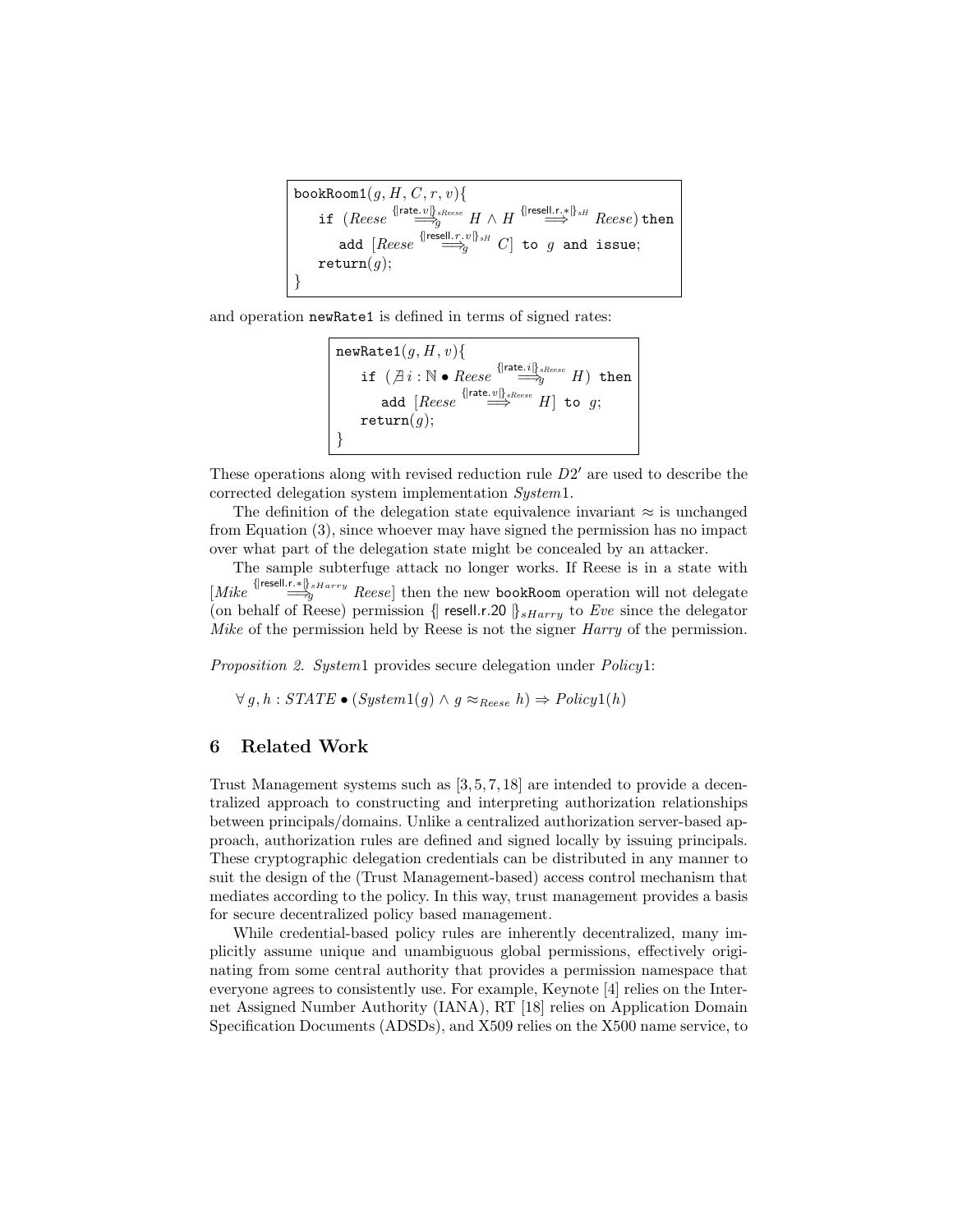ensure that different parties use the right name for resources, conditions, other participants, and so forth. However, principals may prefer not to have to trust some global authority, whatever about the practicalities of such an authority providing permission names for everything.

Delegation subterfuge [10] arises when there is ambiguity in interpreting a permission in its namespace. This can come about from an attacker concealing and/or injecting delegation credentials whereby, as a consequence, a victim may violate the policy that guides its own delegation actions. Under reasonable assumptions, public keys can be considered to be globally unique and, by signing a permission, a principal can be sure that the resulting value is globally unique. Subterfuge-freedom can be provided in a role-based distributed authorization language by constraining delegation to permissions that have an associated originating public key [24]. While effective, this approach suffers the challenge of reliably referencing public keys. A SDSI-like naming system can alternatively be used to provide subterfuge-free local permission namespaces [12]. The FRM distributed policy management framework [9] also relies on signed permissions to avoid subterfuge and uses Distinguished Names/X509 certificates to uniquely tie a permission to its namespace.

While subterfuge is concerned with how an attacker can interfere with a target's policy certificates, *probing-free authorization* [2, 3, 14] is concerned with determining what an attacker can infer about hidden policy certificates when making queries. Both subterfuge and probing are effectively concerned with determining whether information flows [15,19,21] from one principal to another as a result of using the delegation system. Investigating the relationships between subterfuge and probing, and their relationship to information flow properties in general is an ongoing topic of research [2]. One avenue of interest is whether intransitive information flow [8,13,20] might provide an interpretation for conditional subterfuge-freedom. In this case, a principal may declare that it is willing to accept accountability for some third-party's permission with the consequence that any perturbation to its delegation state prior to the declaration can be safely ignored.

## 7 Discussion and Conclusion

Security refinement can be defined to be a system robustly upholding functional requirements (policy) in the presence of threats that may perturb a state that has been arrived at via some trace [11]. If one considers delegation states to be analogous to system traces then the definition of delegation security/subterfuge freedom proposed in this paper is similar, at least in intent, to this definition.

We argue that subterfuge-freedom is not a safety-style property in the conventional sense  $[1]$ , but that it is a security property  $[11, 15, 21]$  that is similar to non-interference [13, 19, 21]. This paper presents an example of an implementation of a policy requirement that appears to be preserved under a safety refinement (Proposition 1), but which is subject to a subterfuge attack. Section 5 demonstrates that the implementation of the policy requirement is not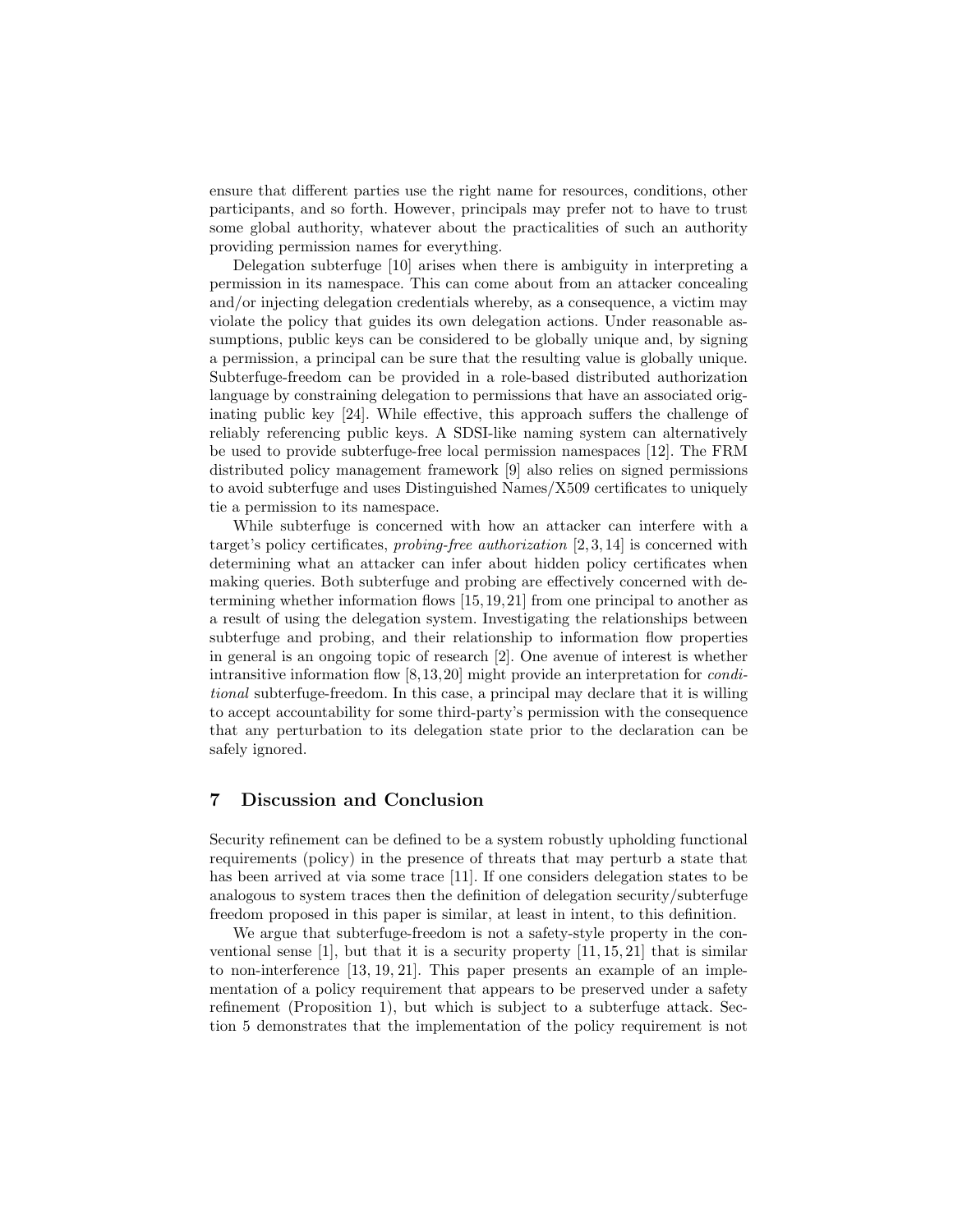preserved under the proposed security-style refinement. By using a restricted form of (subterfuge-free) delegation, a revised implementation can be shown to preserve the policy under security refinement.

The primary contribution of this paper is a characterization of subterfugefreedom as a security-style property. While relatively simple, the SPKI-based delegation model provided a sufficient scheme in which to present the result. While we use the example in Sections 4 and 5 to illustrate the result, we have not provided a formal proof. We are currently exploring a Kripke-based semantics in which to more formally investigate subterfuge properties and their relationship to safety and security properties in general. Future research will also consider analysis of secure delegation in more complex delegation schemes and how that analysis might be automated.

## Acknowledgement

This research has been supported in part by Science Foundation Ireland grant 08/SRC/11403. The author would like to thank the anonymous reviewers for their useful feedback.

## References

- 1. Alpern, B., Schneider, F.: Recognizing safety and liveness. Distributed Computing 2, 181–126 (1987)
- 2. Becker, M.Y.: Information flow in trust management systems. Journal of Computer Security 20(6), 677–708 (2012)
- 3. Becker, M.Y., Fournet, C., Gordon, A.D.: Secpal: Design and semantics of a decentralized authorization language. Journal of Computer Security 18(4), 619–665 (2010)
- 4. Blaze, M., Feigenbaum, J., Ioannidis, J., Keromytis, A.: The KeyNote Trust-Management System Version 2. RFC 2704 (Informational) (Sep 1999), http://www.ietf.org/rfc/rfc2704.txt
- 5. Blaze, M., Feigenbaum, J., Strauss, M.: Compliance checking in the policymaker trust management system. In: FC '98: Proceedings of the Second International Conference on Financial Cryptography. pp. 254–274. Springer-Verlag (1998)
- 6. Dolev, D., Yao, A.: On the security of public key protocols. IEEE Transactions on Information Theory 29(2), 198–208 (1983)
- 7. Ellison, C., Frantz, B., Lampson, B., Rivest, R., Thomas, B., Ylonen, T.: SPKI Certificate Theory. RFC 2693 (Experimental) (Sep 1999), http://www.ietf.org/rfc/rfc2693.txt
- 8. Engelhardt, K., van der Meyden, R., Zhang, C.: Intransitive noninterference in nondeterministic systems. In: ACM Conference on Computer and Communications Security. pp. 869–880 (2012)
- 9. Feeney, K., Lewis, D., D.O'Sullivan: Service oriented policy management for web-application frameworks. IEEE Internet Computing Magazine (13):6, 39–47 (Nov/Dec 2009)
- 10. Foley, S.N., Zhou, H.: Authorisation subterfuge by delegation in decentralised networks. In: International Security Protocols Workshop. Cambridge, UK (April 2005)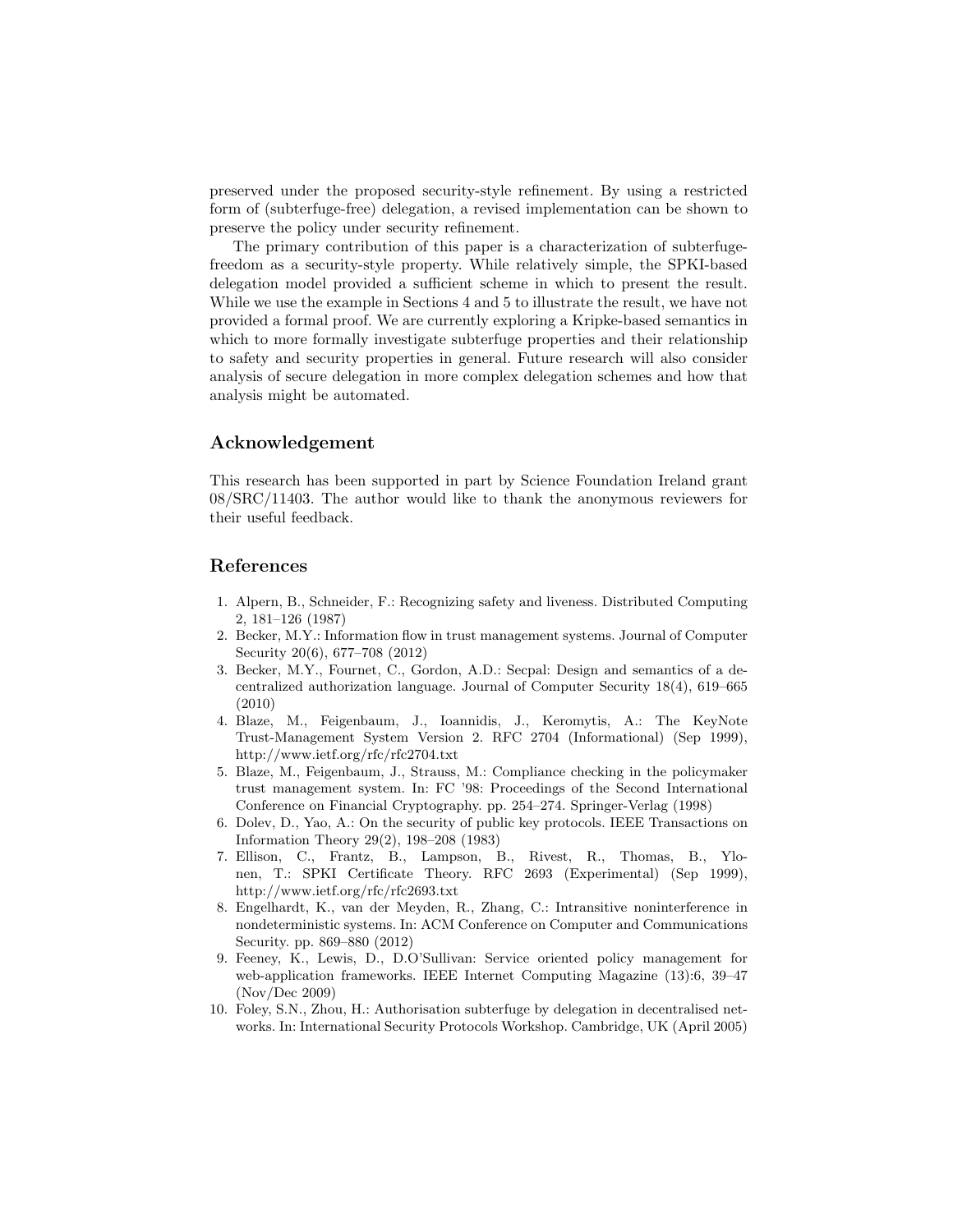- 11. Foley, S.: A non-functional approach to system integrity. IEEE Journal on Selected Areas in Communications 21(1) (Jan 2003)
- 12. Foley, S., Abdi, S.: Avoiding delegation subterfuge using linked local permission names. In: Proceedings of 8th International Workshop on Formal Aspects of Security and Trust (FAST2011). LNCS, Springer (2011)
- 13. Goguen, J., Meseguer, J.: Unwinding and inference control. In: IEEE Symposium on Security and Privacy. pp. 75–87 (1984)
- 14. Gurevich, Y., Neeman, I.: DKAL: Distributed-knowledge authorization language. In: CSF (2008)
- 15. Jacob, J.: Basic theorems about security. Journal of Computer Security 1, 385–411 (1992)
- 16. Jr., D.G.: Power. law. IEEE Security & Privacy 10(1) (Jan 2012)
- 17. Lampson, B., Abadi, M., Burrows, M., Wobber, E.: Authentication in distributed systems: Theory and pratice. ACM Trans. Computer Systems 10(4), 265–310 (1992)
- 18. Li, N., Mitchell, J.C.: RT: A role-based trust-management framework. In: The Third DARPA Information Survivability Conference and Exposition (DISCEX III). pp. 201–212. IEEE Computer Society Press, Los Alamitos, California, Washington, D.C. (April 2003)
- 19. Mantel, H.: Information flow and noninterference. In: Encyclopedia of Cryptography and Security (2nd Ed.), pp. 605–607. Springer (2011)
- 20. Roscoe, A.W., Goldsmith, M.H.: What is intransitive noninterference? In: CSFW. pp. 228–238 (1999)
- 21. Ryan, P.: Mathematical models of computer security. In: Focardi, R., Gorrieri, R. (eds.) Foundations of Security Analysis and Design, Lecture Notes in Computer Science, vol. 2171, pp. 1–62. Springer Berlin / Heidelberg (2001)
- 22. Zeller, T.: Purloined domain name is an unsolved mystery. In: New York Times (Jan 18 2005)
- 23. Zhou, H., Foley, S.N.: A logic for analysing subterfuge in delegation chains. In: Workshop on Formal Aspects in Security and Trust (FAST2005). Newcastle upon Tyne, UK (July 2005)
- 24. Zhou, H., Foley, S.: A framework for establishing decentralized secure coalitions. In: Proceedings of IEEE Computer Security Foundations Workshop. IEEE CS Press (2006)

# A Proof of Propositon 2

System1 provides secure delegation under Policy1:

 $\forall g : STATE \bullet System1(g) \Rightarrow (\forall h : STATE \bullet g \approx_R h \Rightarrow Policy1(h))$ 

Let speakers $(g)$  be the set of principals who have signed/made delegation statements in  $q$ .

*Base case.* Given an initial delegation state  $init = []$  then it follows that System1(init). Consider any equivalent state h where init  $\approx_R h$ , then by definition we have  $R \notin speakers(h)$ . Thus, there is no delegation of the form  $R \stackrel{\{\text{[resell.r.v]}\}_{sK}}{\longrightarrow} C$  in state h and, therefore, policy1(h) holds. Therefore, the base case holds.